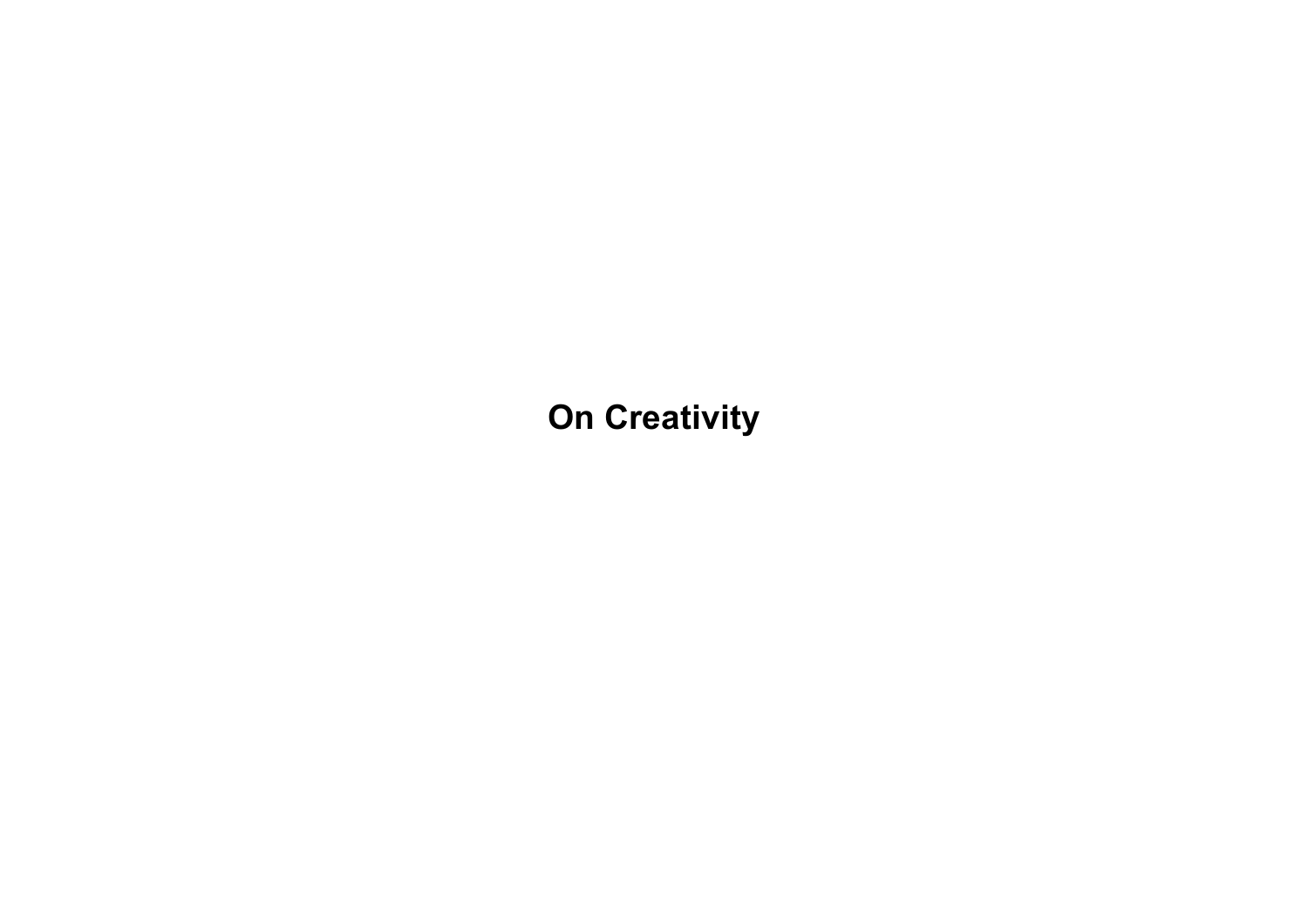Creativity - the attempt to expand the boundaries of a domain

Creativity is to cultural evolution as genetic mutation is to biological evolution (Donald T. Campbell)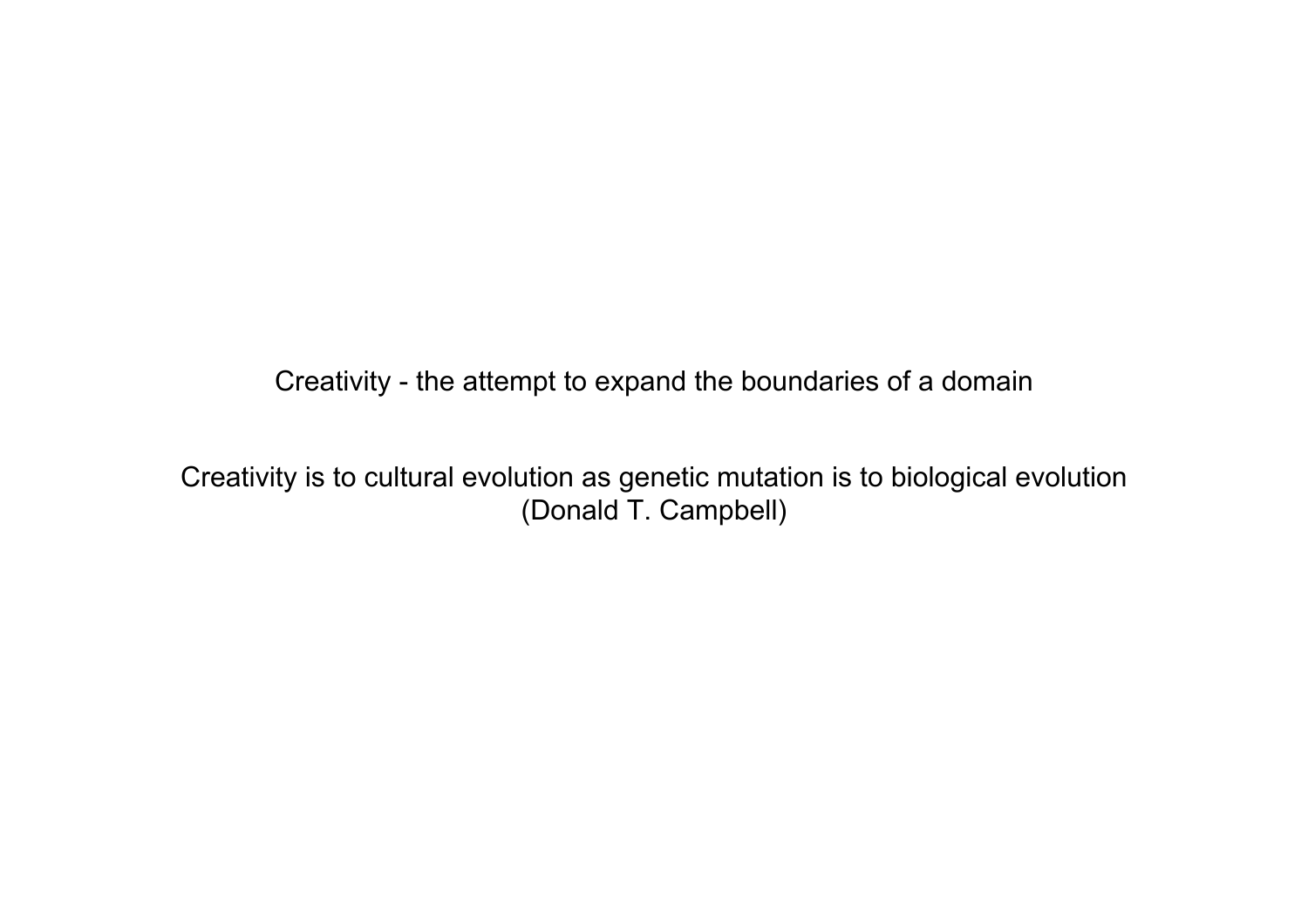Cultural creativity vs. personal creativity

To excel in a domain and push its boundaries, one needs talent, training, and a lot of luck.

Creativity research looks into the lives of very creative persons to learn how creativity works. It can provide prescriptions for how to make day-to-day experiences more vivid, more enjoyable, more rewarding.

Based on research by Mihaly Csikszentmihalyi Author of "Creativity: Flow and The Psychology of Discovery and Invention"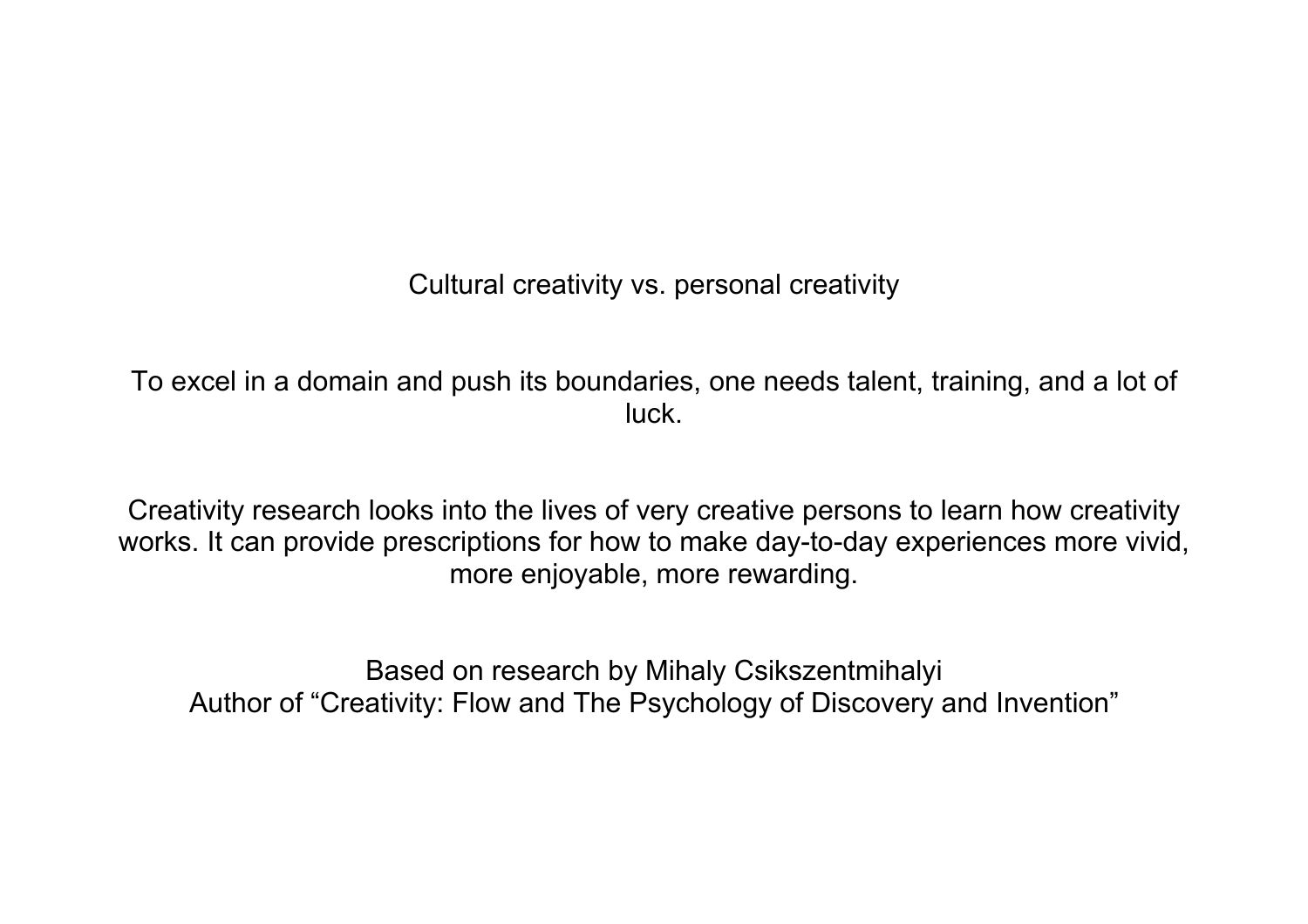Every person has potentially the psychic energy to lead a creative life.

Four major sets of obstacles prevent many from expressing the potential:

- being exhausted by too many external demands, not activating creative energy
- being easily distracted and having trouble protecting creative energy
- laziness or lack of discipline to control flow of energy
- not knowing what to do with the creative energy one has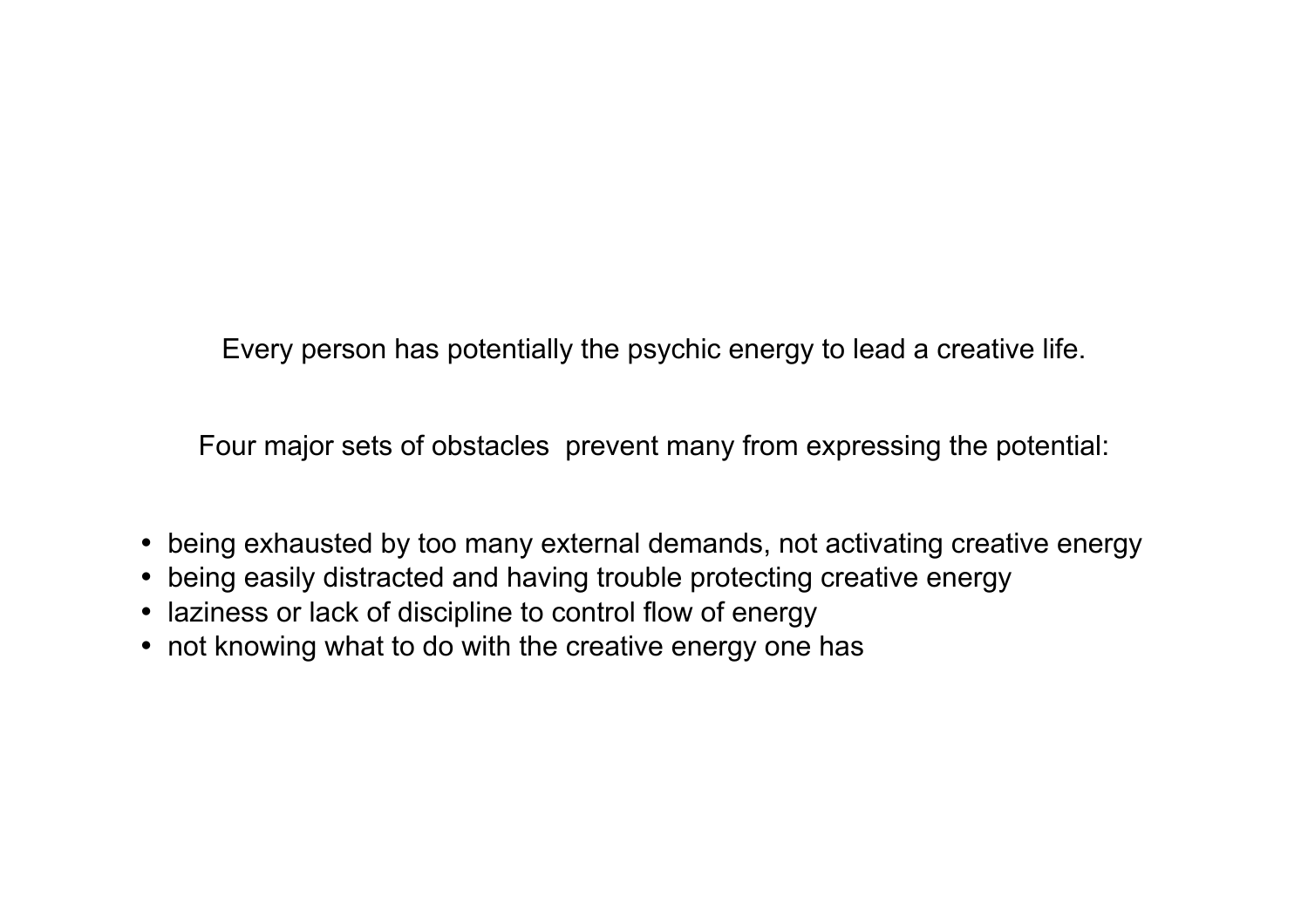The brains of highly creative individuals don't differ much from other people's brains.

The major difference between people consists in how much uncommitted attention they have left over to deal with novelty.

Cultivation of curiosity and interest, allocation of attention to things for their own sake.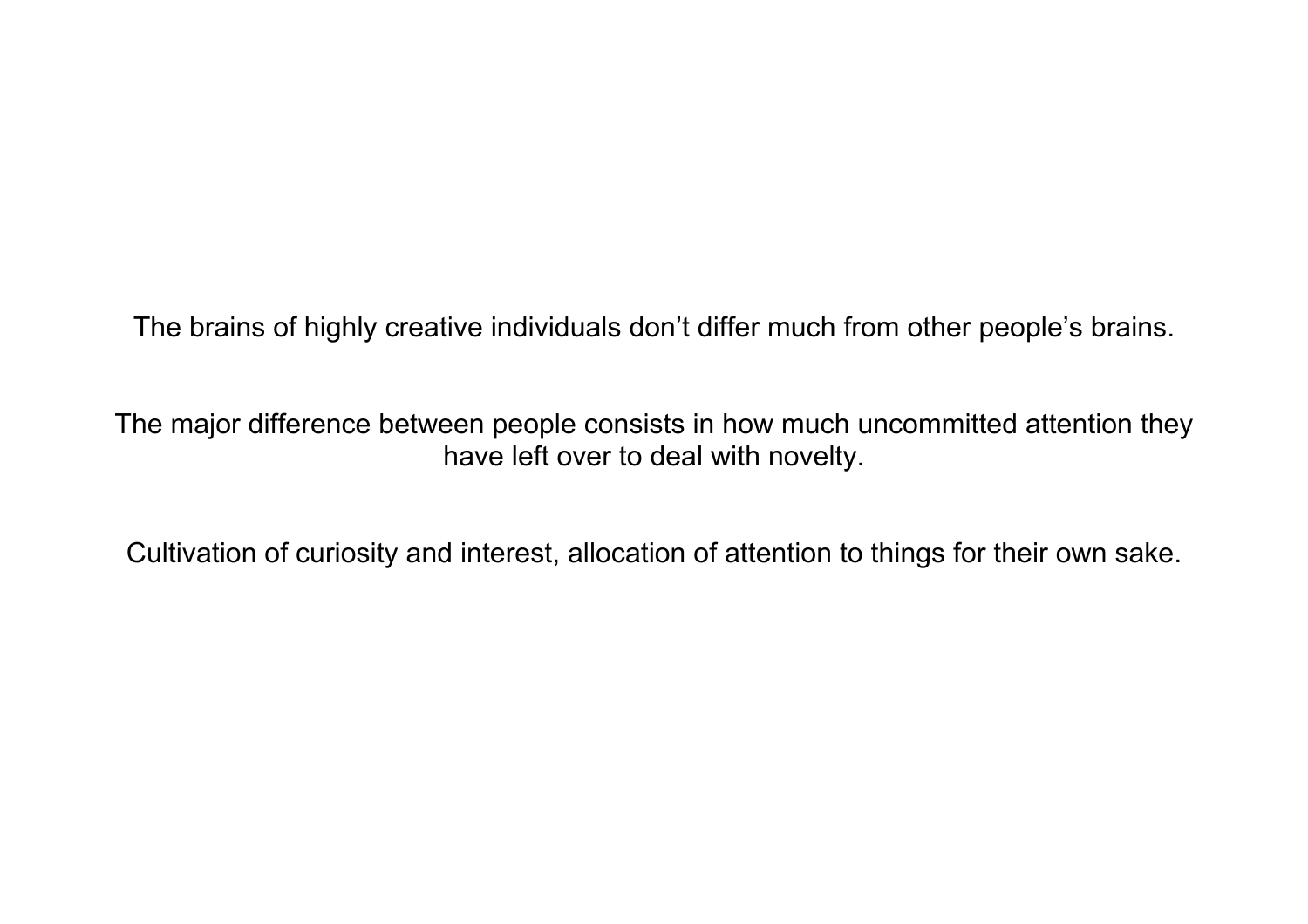How to make the pursuit of new knowledge and new experiences self-sustaining?

- Sense of purpose, a goal that makes you get up in the morning.
- Things that we do well become enjoyable.
- To keep enjoying things, increase complexity over time.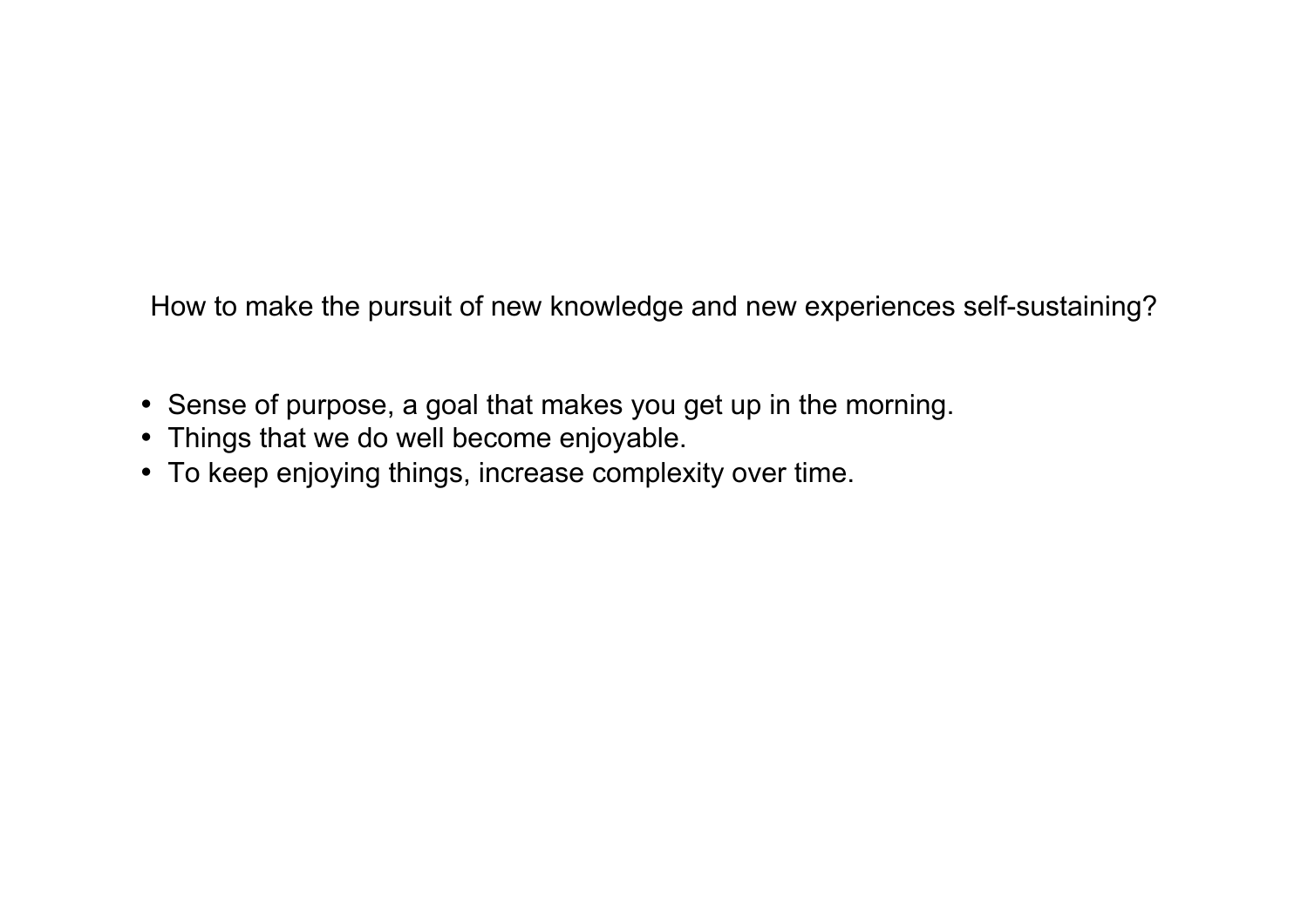Creative energy needs to be protected from distractions and interruptions.

- Reduce the amount of decisions.
- You need to decide whether it's the right time to be open or to be focused.
- Find out what time is the best for you to be creative.
- Make space for reflection and relaxation.
- Shape your space.
- Increase self-knowledge: What do you like and what do you hate about life?
- Do more of the things you love, less of the ones you hate.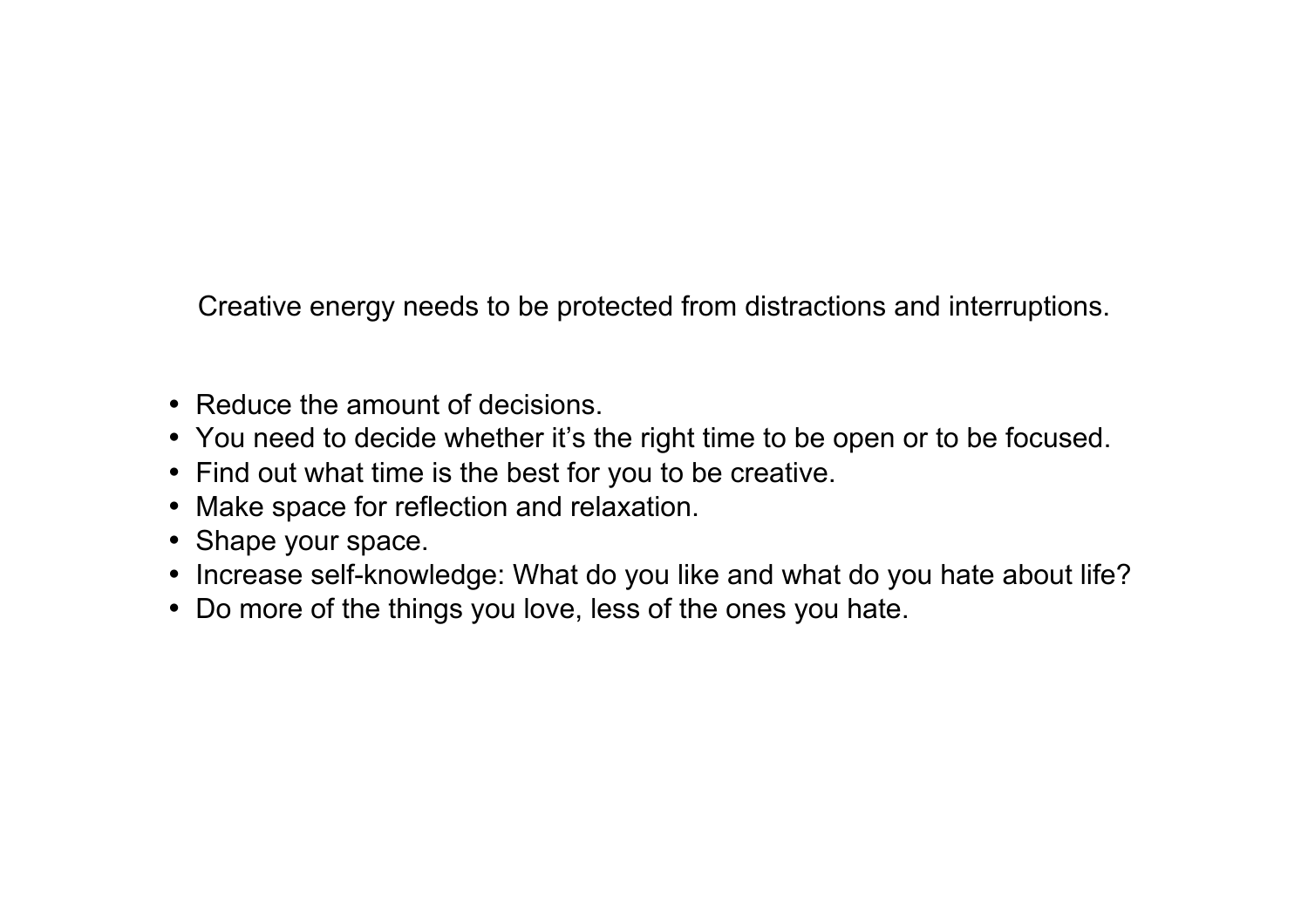Personality traits: Internalize supporting structures into your personality

- Develop what you lack
- Shift often from openness to discipline
- Aim for complexity: differentiated and integrated at the same time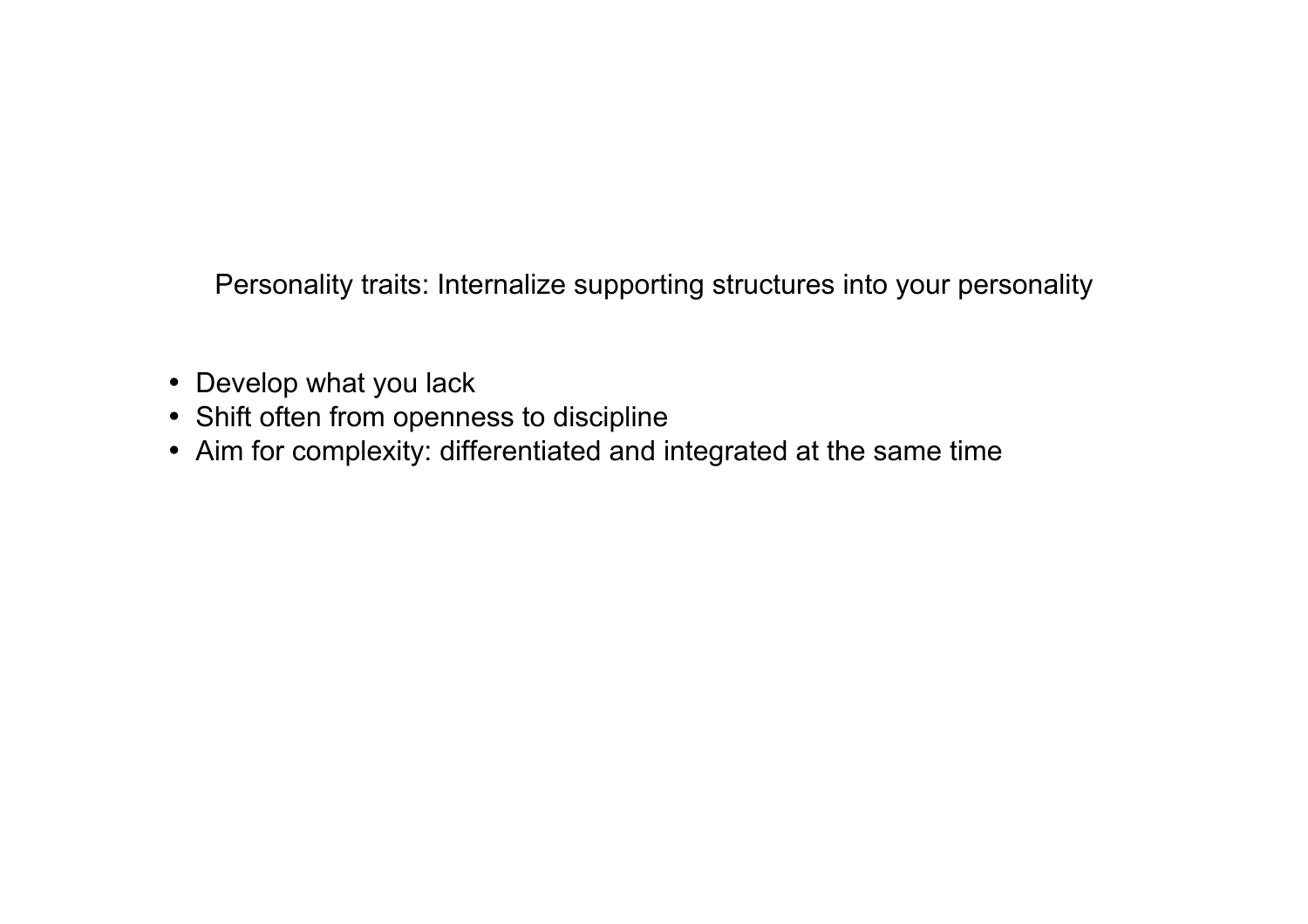## Problem Finding

Creative people are constantly surprised. They don't assume they understand what's happening around them. They question the obvious, … because they see the shortcomings of accepted explanations before the rest does.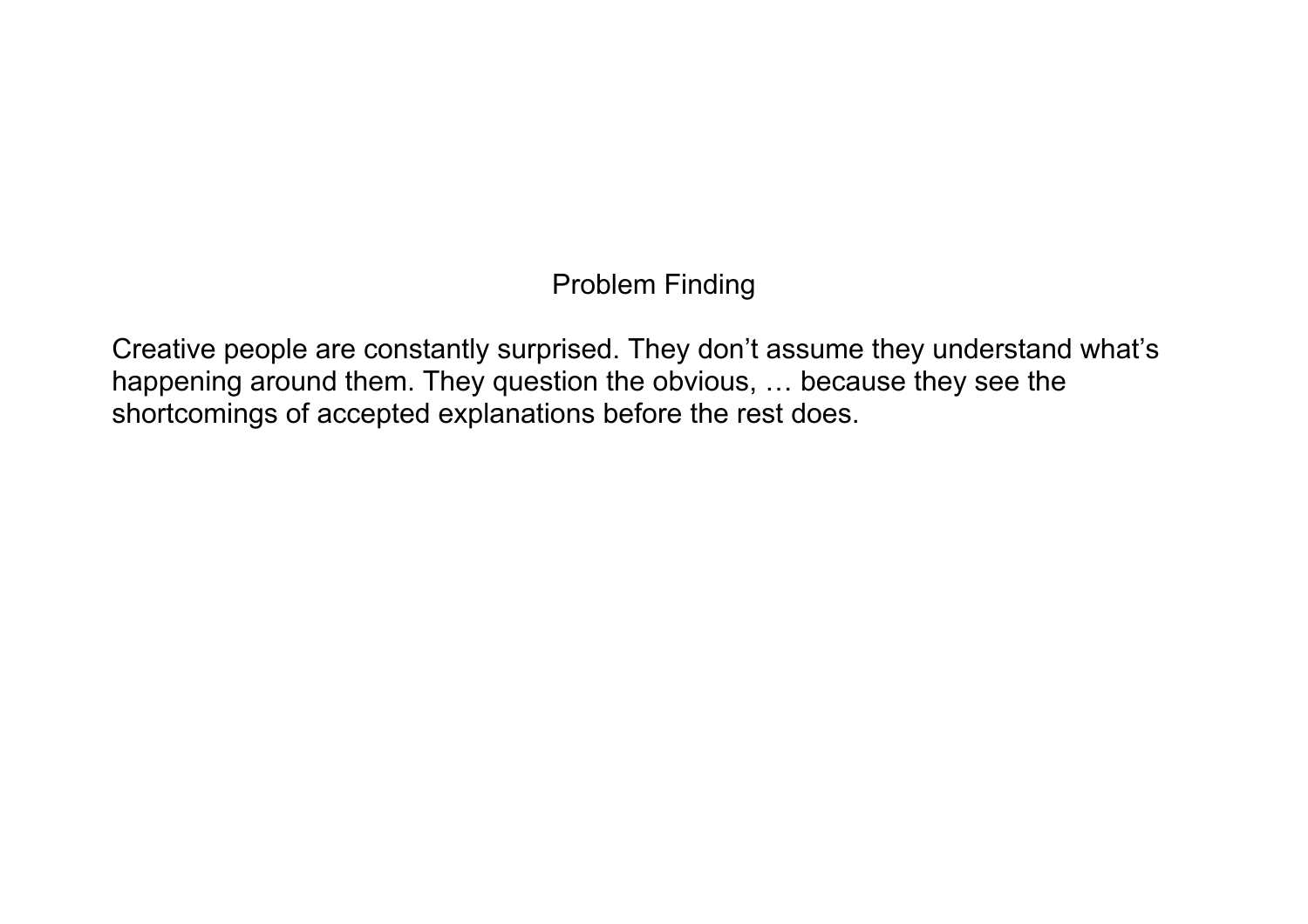Creative problems generally emerge from areas of life that are personally important.

The first step in solving a problem is to find it, to formulate the vague unease into a concrete problem that can be turned into solutions.

- Find a way to express what moves you.
- Look at problems from as many viewpoints as possible.
- Figure out the implementations of the problem
- Implement the solution.